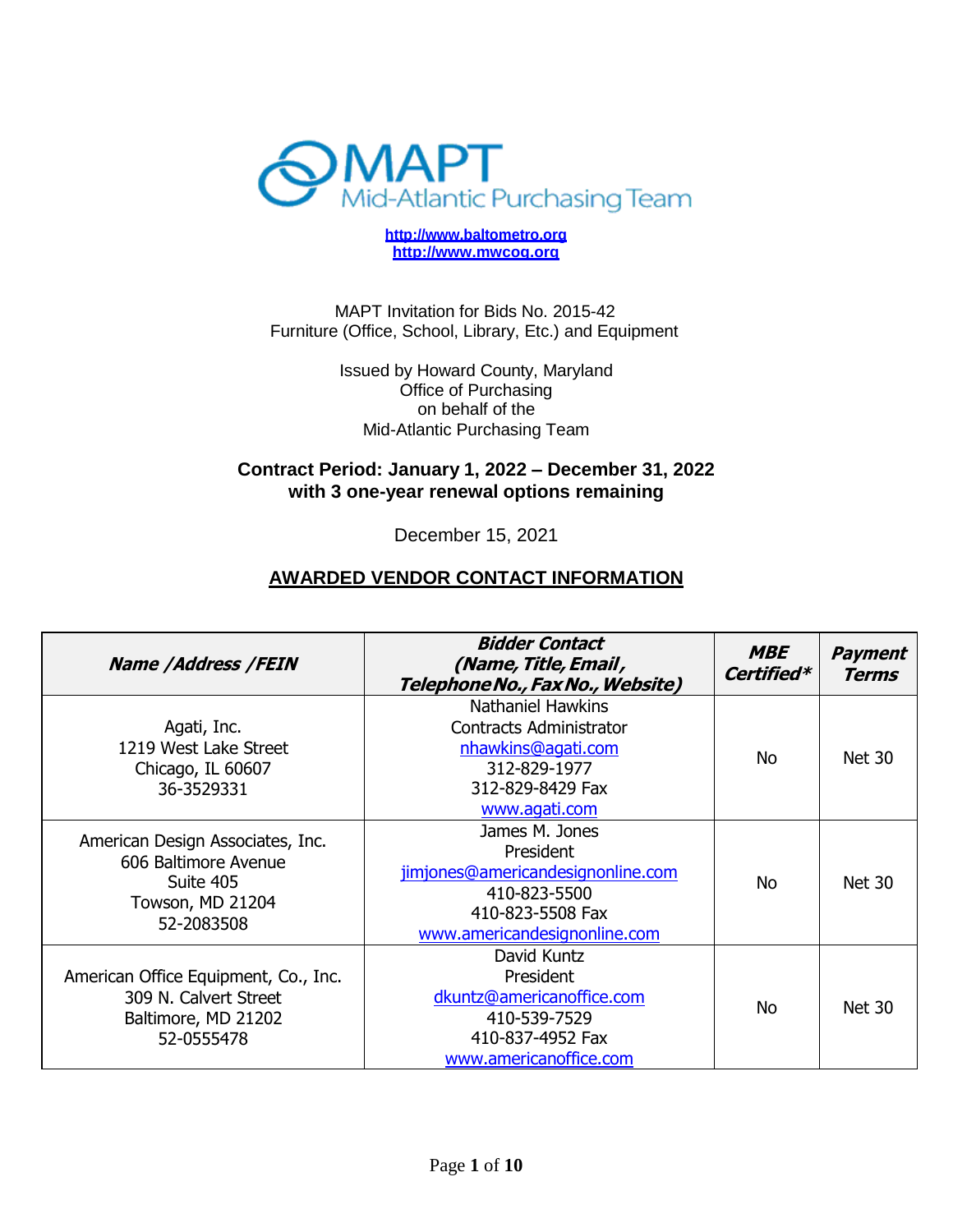| <b>Name /Address /FEIN</b>                                                                                                             | <b>Bidder Contact</b><br>(Name, Title, Email,<br>Telephone No., Fax No., Website)                                                                                  | <b>MBE</b><br>Certified* | <b>Payment</b><br><b>Terms</b> |
|----------------------------------------------------------------------------------------------------------------------------------------|--------------------------------------------------------------------------------------------------------------------------------------------------------------------|--------------------------|--------------------------------|
| Arcadia Chair Company<br>5692 Fresca Drive<br>LaPalma, CA 90623<br>95-2981958                                                          | Liz Farkas<br><b>Contract Administrator</b><br>lizf@arcadiacontract.com<br>714-562-8200<br>714-562-8202 Fax<br>www.arcadiacontract.com                             | <b>No</b>                | <b>Net 30</b>                  |
| Arcon Resources, Inc.<br>dba Revolution Products<br>36 Weatherby Drive<br>Greenville, SC 29615<br>57-0752328                           | Elise Patterson<br>President<br>eap1417@bellsouth.net<br>GP29616@gmail.com<br>864-313-0550<br>864-281-0940 Fax<br>www.revolutionproducts.com<br>www.cbaatlanta.com | <b>No</b>                | <b>Net 30</b>                  |
| Biofit Engineered Products, L.P.<br>15500 Biofit Way<br>Bowling Green, OH 43402<br>52-1819340                                          | Elizabeth J. Sworden<br><b>Executive Assistant</b><br>liz.sworden@biofit.com<br>419-823-1089/800-597-0246<br>419-823-1342 Fax<br>www.biofit.com                    | <b>No</b>                | <b>Net 30</b>                  |
| Borgo Upholstery Limited O/A<br><b>Borgo Contract Seating</b><br>324 Carlingview Drive<br>Toronto, Ontario M9W 5G5 Canada<br>100585041 | Lucas Spassiani<br>lucas@borgo.com<br>416-679-8133<br>416-679-8139 Fax<br>www.borgo.com                                                                            | <b>No</b>                | Net 30                         |
| Brodart Co.<br>Clinton County Industrial Park<br>280 North Road<br>McElhattan, PA 17748<br>23-2248758                                  | Athena Snook<br><b>Project Coordinator</b><br>athena.snook@brodart.com<br>888-521-1884<br>570-769-7641 Fax<br>http://www.brodartfurniture.com/                     | <b>No</b>                | Net 30                         |
| CBA / Charlotte, Inc.<br>6716 Louisburg Square Lane<br>Charlotte, NC 28210<br>56-1767208                                               | Thomas W. Brake<br>Owner / President<br>cba@carolina.rr.com<br>704-365-3333<br>704-365-4909 Fax<br>www.cbacharlotte.com/                                           | <b>No</b>                | <b>Net 30</b>                  |
| Commercial Furniture Group, Inc.<br>810 West Hwy 25/70<br>Newport, TN 37821<br>43-0730877                                              | Mark Milliken<br>Vice President of Sales, East<br>mmilliken@mycfgroup.com<br>423-623-0031<br>423-625-1835 Fax<br>www.commercialfurnituregroup.com/                 | <b>No</b>                | <b>Net 30</b>                  |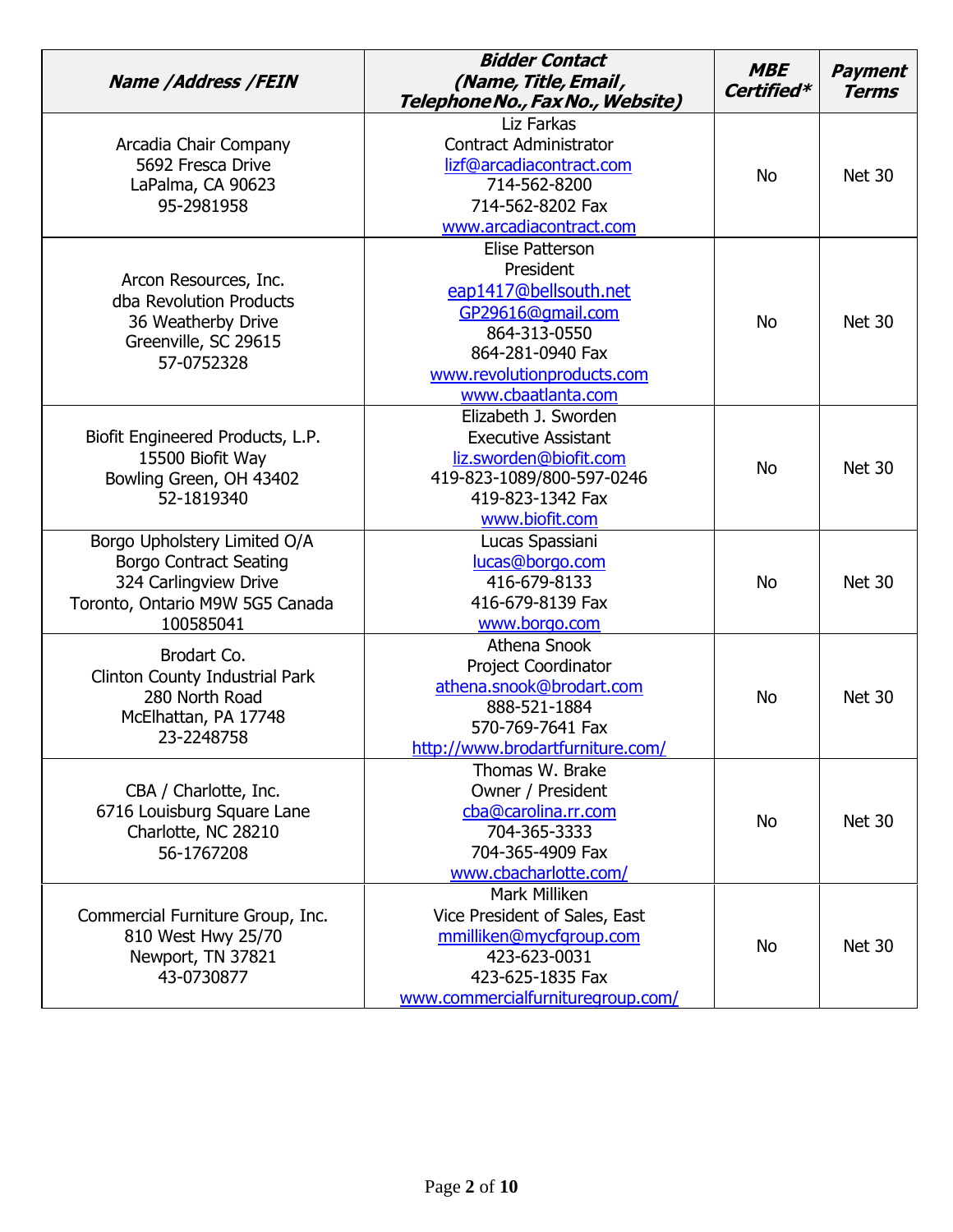| <b>Name /Address /FEIN</b>                                                                                            | <b>Bidder Contact</b><br>(Name, Title, Email,<br>Telephone No., Fax No., Website)                                                         | <b>MBE</b><br>Certified* | <b>Payment</b><br><b>Terms</b> |
|-----------------------------------------------------------------------------------------------------------------------|-------------------------------------------------------------------------------------------------------------------------------------------|--------------------------|--------------------------------|
| Conset America<br>225 Elf Way<br>Pittsboro, NC 27312<br>26-2294259                                                    | Shane Boland<br>Manufacturer Representative<br>info@conset.us<br>800-293-9051<br>919-542-6145 Fax<br>www.conset.us                        | <b>No</b>                | <b>Net 30</b>                  |
| Corilam Fabricating Co., Inc.<br>PO Box 361, 201 Macy Grove Road<br>Kernersville, NC 27284<br>56-1106892              | Jonathan Whitley<br><b>National Sales Director</b><br>contracts@corilam.com<br>336-993-3511<br>336-993-2383 Fax<br>www.cfceducational.com | <b>No</b>                | <b>Net 30</b>                  |
| Cromwell Valley Business Interiors, LLC<br>936 Cromwell Bridge Road<br>Towson, MD 21286<br>26-4002478                 | Kenneth J. Cass<br><b>Vice President</b><br>kcass@cvbionline.com<br>410-499-5282<br>888-603-0046 Fax<br>http://cvbionline.com             | <b>No</b>                | <b>Net 30</b>                  |
| Dancker, Sellew & Douglas, Inc.<br>FultonSt1, LLC dba dancker<br>8800 Lottsford Road<br>Largo, MD 20774<br>13-5021075 | <b>Steve Schultz</b><br><b>Account Executive</b><br>sschultz@dancker.com<br>410-951-3205<br>Cell 410-253-1353<br>www.dancker.com          | <b>No</b>                | <b>Net 30</b>                  |
| Dauphin North America<br>100 Fulton Street<br>Boonton, NJ 07005<br>22-3258679                                         | Gary D. Chin<br>President<br>gchin@dauphin.com<br>800-631-1186<br>800-220-3844 Fax<br>www.dauphin.com<br>www.valofurniture.com            | <b>No</b>                | <b>Net 30</b>                  |
| Ditto Sales, Inc. dba Versteel<br>2332 Cathy Lane<br>Jasper, IN 47546<br>35-1176142                                   | Karla Mattingly<br>Sales and Contract Coordinator<br>kmattingly@versteel.com<br>800-876-2120<br>812-482-9318 Fax<br>www.versteel.com      | <b>No</b>                | <b>Net 30</b>                  |
| Diversified Educational Systems, Inc.<br>205 E. Washington St., PO Box 368<br>Middleburg, VA 20118-0368<br>54-0847148 | Anita VanSice, CFO<br>avansice@des.com<br>540-687-7060<br>540-687-7063 Fax<br>www.des.com/                                                | <b>No</b>                | <b>Net 30</b>                  |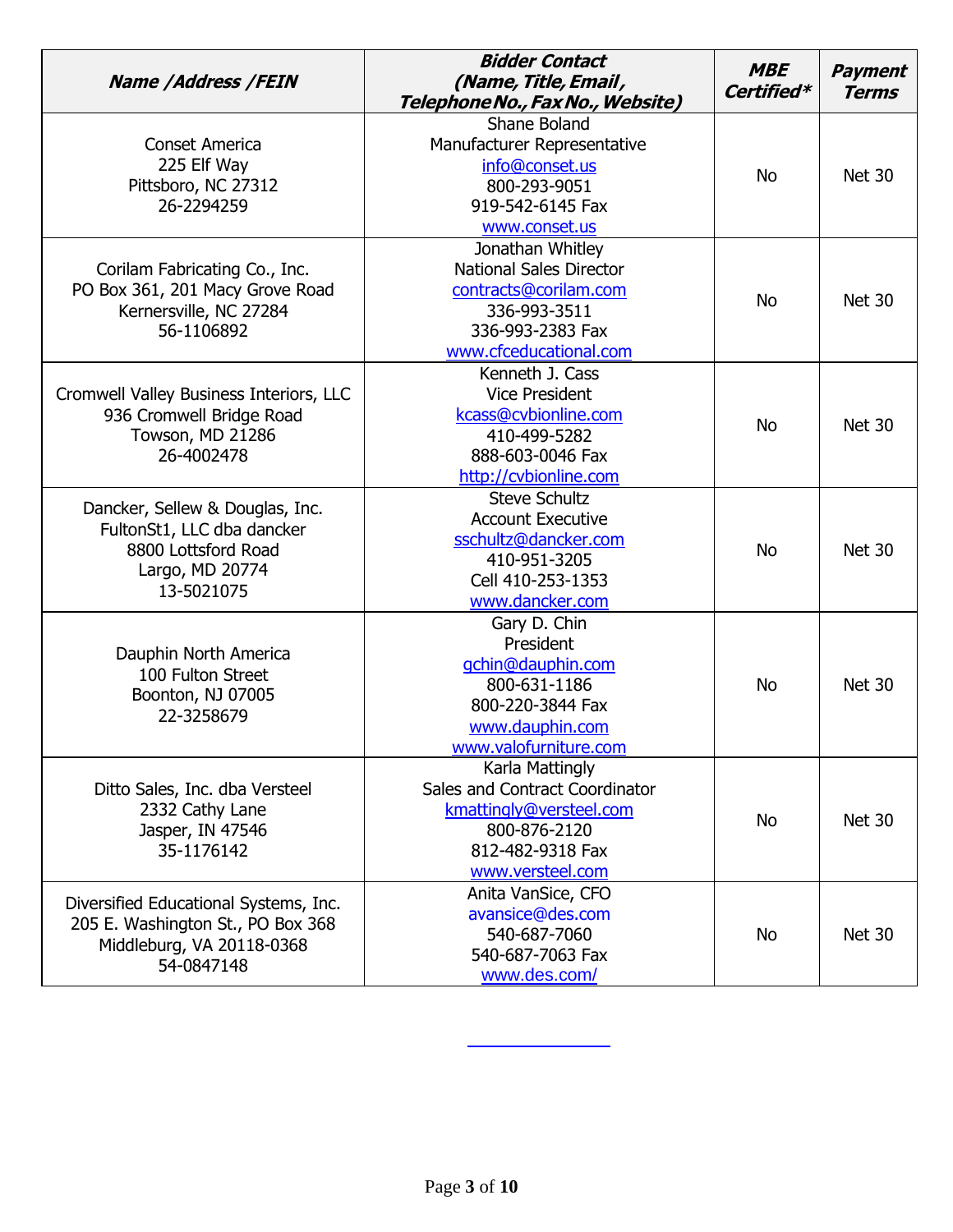| <b>Name /Address /FEIN</b>                                                                                           | <b>Bidder Contact</b><br>(Name, Title, Email,<br>Telephone No., Fax No., Website)                                                                                 | <b>MBE</b><br>Certified* | <b>Payment</b><br><b>Terms</b> |
|----------------------------------------------------------------------------------------------------------------------|-------------------------------------------------------------------------------------------------------------------------------------------------------------------|--------------------------|--------------------------------|
| Douron, Incorporated<br>10 Painters Mill Road<br>Owings Mills, MD 21117<br>52-0889531                                | Paul Glaudemans<br><b>Vice President</b><br>pglaudemans@douron.com<br>410-363-2600<br>410-363-1659<br>www.douron.com                                              | Yes                      | <b>Net 30</b>                  |
| Edwards & Hill Office Furniture<br>10810 Guilford Road, Suite 101<br>Annapolis Junction, MD 20701<br>52-2102964      | Hans Edwards<br>Partner<br>hans@edwardsandhill.com<br>301-317-4250<br>202-478-1777 Fax<br>http://www.edwardsandhill.com                                           | Yes                      | <b>Net 30</b>                  |
| Encore Seating, Inc.<br>now<br>Arcadia Chair Company                                                                 | See Arcadia Chair Company                                                                                                                                         |                          |                                |
| Everest Expedition, LLC dba<br>The Worden Company<br>199 East 17th Street<br>Holland, MI 49423<br>45-5558968         | Stephen De Loof<br>Controller<br>sdeloof@wordencompany.com<br>616-392-1848<br>616-392-2542 Fax<br>www.wordencompany.com                                           | <b>No</b>                | <b>Net 30</b>                  |
| Exemplis, LLC<br>6415 Katella Avenue<br>Cypress, CA 90630<br>33-0697684                                              | Derek Cairo<br>Senior Contracts Administrator<br>dcairo@exemplis.com<br>714-995-4800<br>714-995-4885 Fax<br>http://www.sitonit.net/<br>http://www.ideondesign.com | <b>No</b>                | <b>Net 30</b>                  |
| Fairway Holdings, Inc. dba<br><b>Berco Furniture Solutions</b><br>111 Winnebago<br>St. Louis, MO 63118               | Denise Cason<br>dcason@bercotables.com<br>888-772-4788<br>888-772-4789 Fax<br>www.bercoinc.com                                                                    | No                       | <b>Net 30</b>                  |
| Fluidconcepts & Design, Inc.<br>2400 Winston Park Drive, Unit 1<br>Oakville, Ontario, L6H 0G7<br>Canada<br>870825916 | Lydia Leclair<br>lydia@fluidgroup.com<br>905-672-5258<br>866-789-6057 Fax<br>http://www.fluidconcepts.ca/                                                         | <b>No</b>                | <b>Net 30</b>                  |
| Glover Furniture and Design Group, Inc.<br>now<br>American Design Associates                                         | see American Design Associates                                                                                                                                    |                          |                                |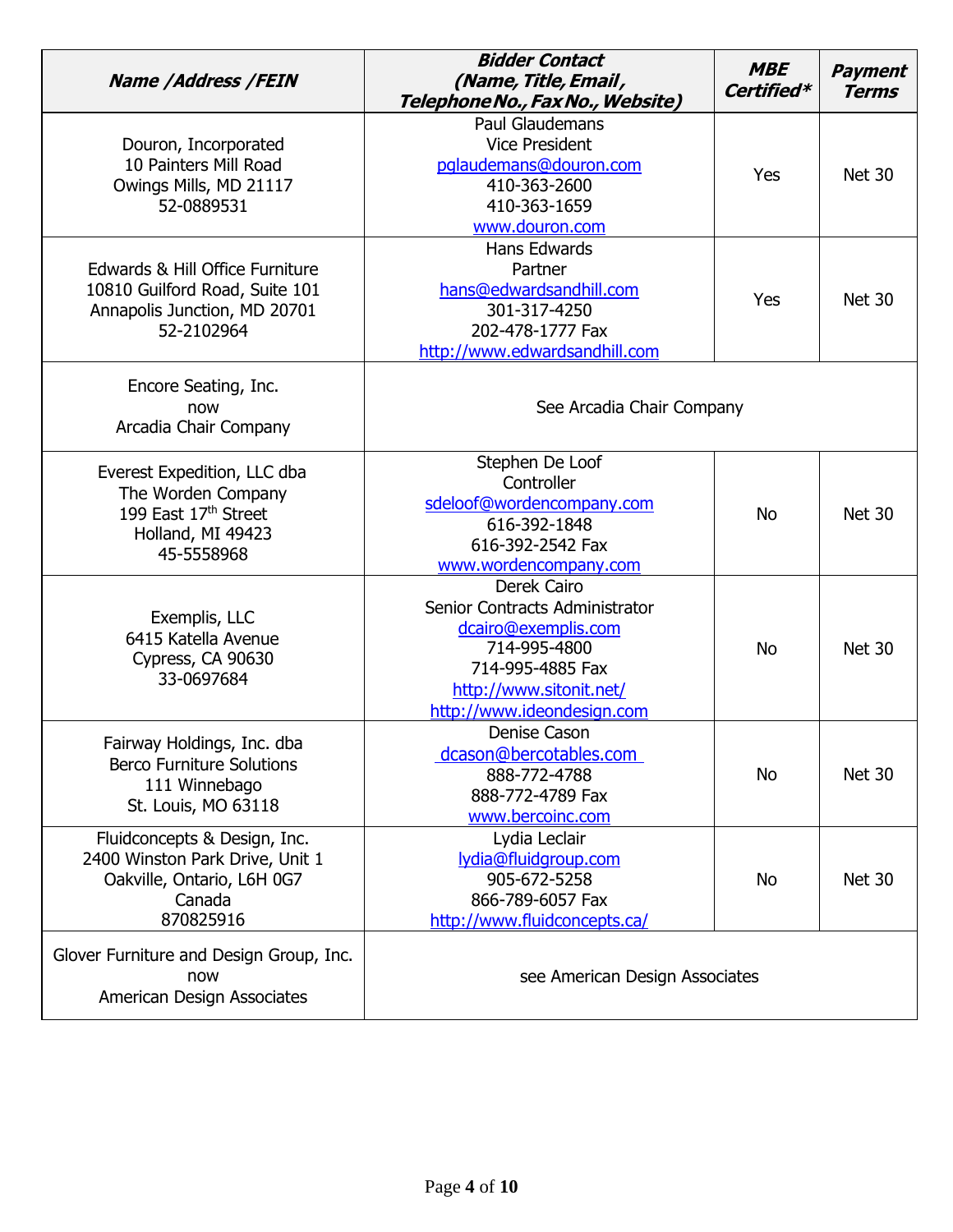| <b>Name /Address /FEIN</b>                                                                                        | <b>Bidder Contact</b><br>(Name, Title, Email,<br>Telephone No., Fax No., Website)                                                                                         | <b>MBE</b><br>Certified* | <b>Payment</b><br><b>Terms</b> |
|-------------------------------------------------------------------------------------------------------------------|---------------------------------------------------------------------------------------------------------------------------------------------------------------------------|--------------------------|--------------------------------|
| Groupe Lacasse, LLC<br>222 Merchandise Mart Plaza, Suite 1042<br>Chicago, IL 60654-1129<br>38-3504222             | Ben Wagenmaker<br>Government Contract Administrator<br>ben.w@groupelacasse.com<br>888-522-2773<br>800-461-2643 Fax<br>www.grouplacasse.com                                | <b>No</b>                | <b>Net 30</b>                  |
| The Gunlocke Company, LLC<br>One Gunlocke Drive<br>Wayland, NY 14572<br>22-3887942                                | Amber Hardin<br>Public Sector Program Manager<br>gunlockegovcontracts@hnicorp.com<br>563-299-7300<br>585-728-8350 Fax<br>www.qunlocke.com                                 | <b>No</b>                | <b>Net 30</b>                  |
| Hann Manufacturing, Inc. dba<br>Hann<br>4678 N. State Route 60 NW<br>McConnelsville, OH 43756<br>31-1439445       | Jay L. Krause<br><b>National Contracts Manager</b><br>hann@ironfurnace.com<br>740-962-4885<br>740-962-4877 Fax<br>http://www.hannmfg.com/                                 | <b>No</b>                | <b>Net 30</b>                  |
| Hi5 Furniture, Inc.<br>8301 NW 101 <sup>st</sup> Terrace, Suite 7<br>Kansas City, MO 64153<br>80-0253153          | Dawn Yates<br>Owner<br>dawn@hi5furniture.com<br>816-774-4050<br>816-817-4910 Fax<br>www.hi5furniture.com                                                                  | <b>No</b>                | <b>Net 30</b>                  |
| High Point Furniture Industries, Inc.<br><b>HPFI</b><br>1104 Bedford Street<br>High Point, NC 27263<br>56-0671724 | Carey Fowler<br>Marketing Administrator<br>careyf@hpfi.com<br>800-447-3462 ext. 2223<br>336-431-0673 Fax<br>www.hpfi.com                                                  | <b>No</b>                | <b>Net 30</b>                  |
| Humanscale Corporation<br>220 Circle Drive, North<br>Piscataway, NJ 08854<br>11-2793425                           | Katie Miglin<br>Senior Contract Administrator<br>kmiglin@humanscale.com<br>732-537-2944<br>732-356-4146 Fax<br>www.humanscale.com                                         | <b>No</b>                | <b>Net 30</b>                  |
| Indiana Furniture Industries, Inc.<br>1224 Mill Street, PO Box 270<br>Jasper, IN 47547-0270<br>35-0408870         | Michael A. Blessinger<br>Vice President, Sales & Marketing<br>mike.blessinger@indianafurniture.com<br>812-482-5727<br>812-482-9035 Fax<br>www.indianafurniture.com        | <b>No</b>                | <b>Net 30</b>                  |
| Inscape<br>221 Lister Avenue<br>Falconer, NY 14733<br>510391804                                                   | Sarah Trotman<br>Government Coordinator<br>strotman@inscapesolutions.com<br>905-953-5173<br>866-467-2273 Fax<br>http://inscapesolutions.com<br>http://officespecialty.com | <b>No</b>                | <b>Net 30</b>                  |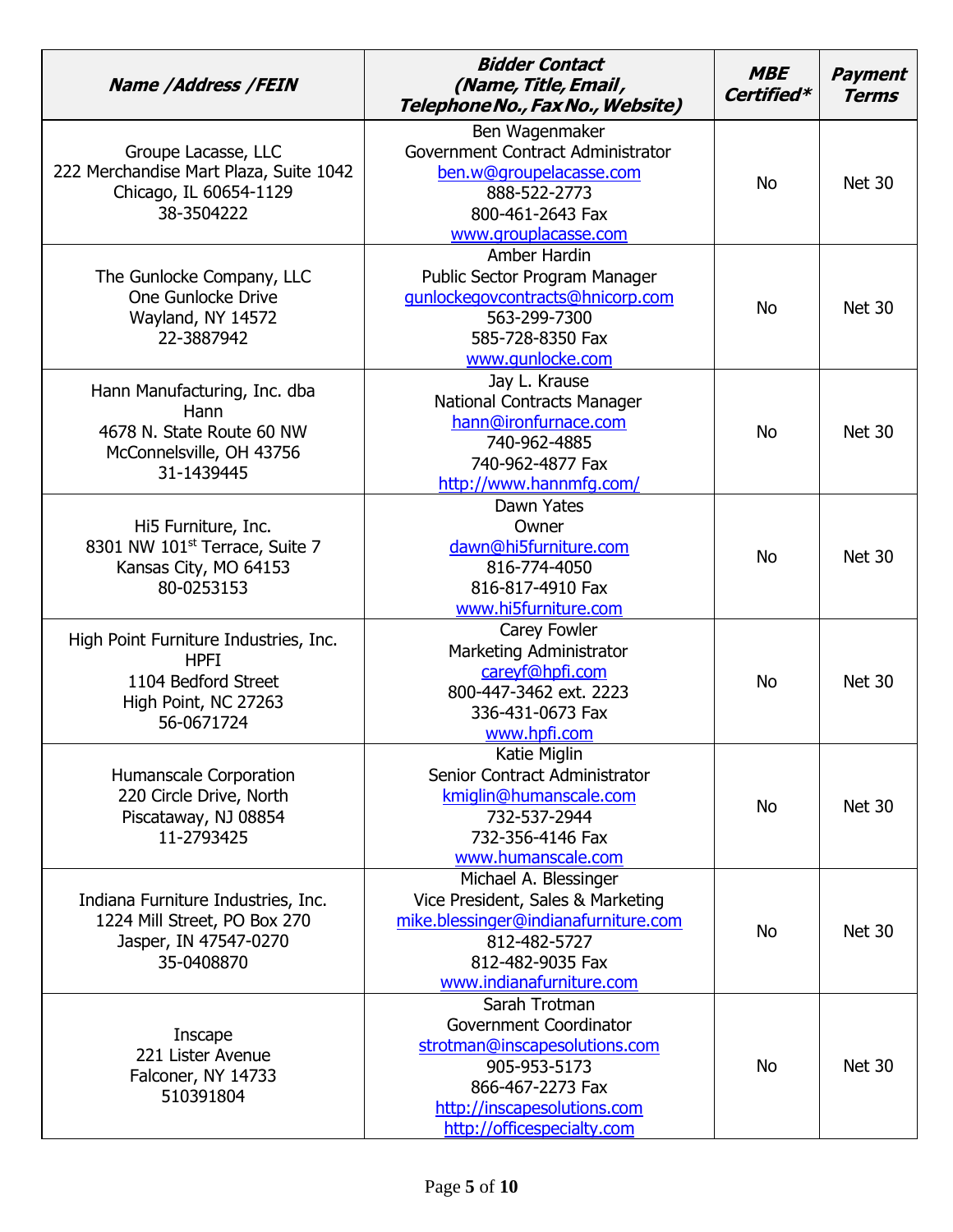| <b>Name /Address /FEIN</b>                                                                             | <b>Bidder Contact</b><br>(Name, Title, Email,<br>Telephone No., Fax No., Website)                                                                                             | <b>MBE</b><br>Certified* | <b>Payment</b><br><b>Terms</b> |
|--------------------------------------------------------------------------------------------------------|-------------------------------------------------------------------------------------------------------------------------------------------------------------------------------|--------------------------|--------------------------------|
| Interior Concepts Corp.<br>18525 Trimble Court<br>Spring Lake, MI 49456<br>38-3071703                  | Jay L. Krause<br>National Contracts Manager<br>interiorconcepts@ironfurnace.com<br>800-678-5550<br>616-846-3925 Fax<br>http://www.interiorconcepts.com/                       | <b>No</b>                | <b>Net 30</b>                  |
| Ironwood Manufacturing, Inc. dba<br>Ironwood<br>1700 Turner Street<br>Missoula, MT 59806<br>81-0455534 | Jay L. Krause<br><b>National Contracts Manager</b><br>jay.krause@ironfurnace.com<br>406-721-4747<br>406-721-8424 Fax<br>http://www.ironwoodmfg.com/                           | <b>No</b>                | <b>Net 30</b>                  |
| Jonti-Craft, Inc.<br>171 State Hwy 68<br>Wabasso, MN 56293<br>41-1363704                               | Thomas J. Franta<br>Senior Executive VP Sales<br>sales@jonti-craft.com<br>507-342-5169<br>507-342-5617 Fax<br>www.jonti-craft.com                                             | <b>No</b>                | <b>Net 30</b>                  |
| Kimball Office, Inc.<br>1600 Royal Street<br>Jasper, IN 47549-1022<br>35-1688210                       | <b>Stacy Huelsman</b><br><b>State Contract Specialist</b><br>kogov@kimball.com<br>800-482-1616<br>812-481-6174<br>www.kimballoffice.com/                                      | <b>No</b>                | <b>Net 30</b>                  |
| Lakeshore Learning Materials<br>2695 E. Dominguez Street<br>Carson, CA 90895<br>94-1525814             | <b>Heather Saretsky</b><br><b>Sales Operations</b><br>hsaretsky@lakeshorelearning.com<br>800-421-5354/310-537-8600 ext. 2864<br>310-537-7990 Fax<br>www.lakeshorelearning.com | <b>No</b>                | <b>Net 30</b>                  |
| La-Z-Boy Contract Furniture<br>KNU, LLC<br>1 Best Drive, PO Box 9<br>Ferdinand, IN 47532<br>20-2599789 | <b>Shane Boland</b><br>Manufacturer's Representative<br>customerservice@lzbcontract.com<br>sales@midatlanticfurnituregroup.com<br>812-367-2493<br>www.lzbcontract.com         | <b>No</b>                | <b>Net 30</b>                  |
| Lesro Industries, Inc.<br>1 Griffin Road<br>Bloomfield, CT 06002<br>06-0898258                         | Mark Dunton<br><b>Technical Marketing Project Coordinator</b><br>mark@lesro.com<br>800-275-7545<br>860-243-5392 Fax<br>www.lesro.com                                          | <b>No</b>                | <b>Net 30</b>                  |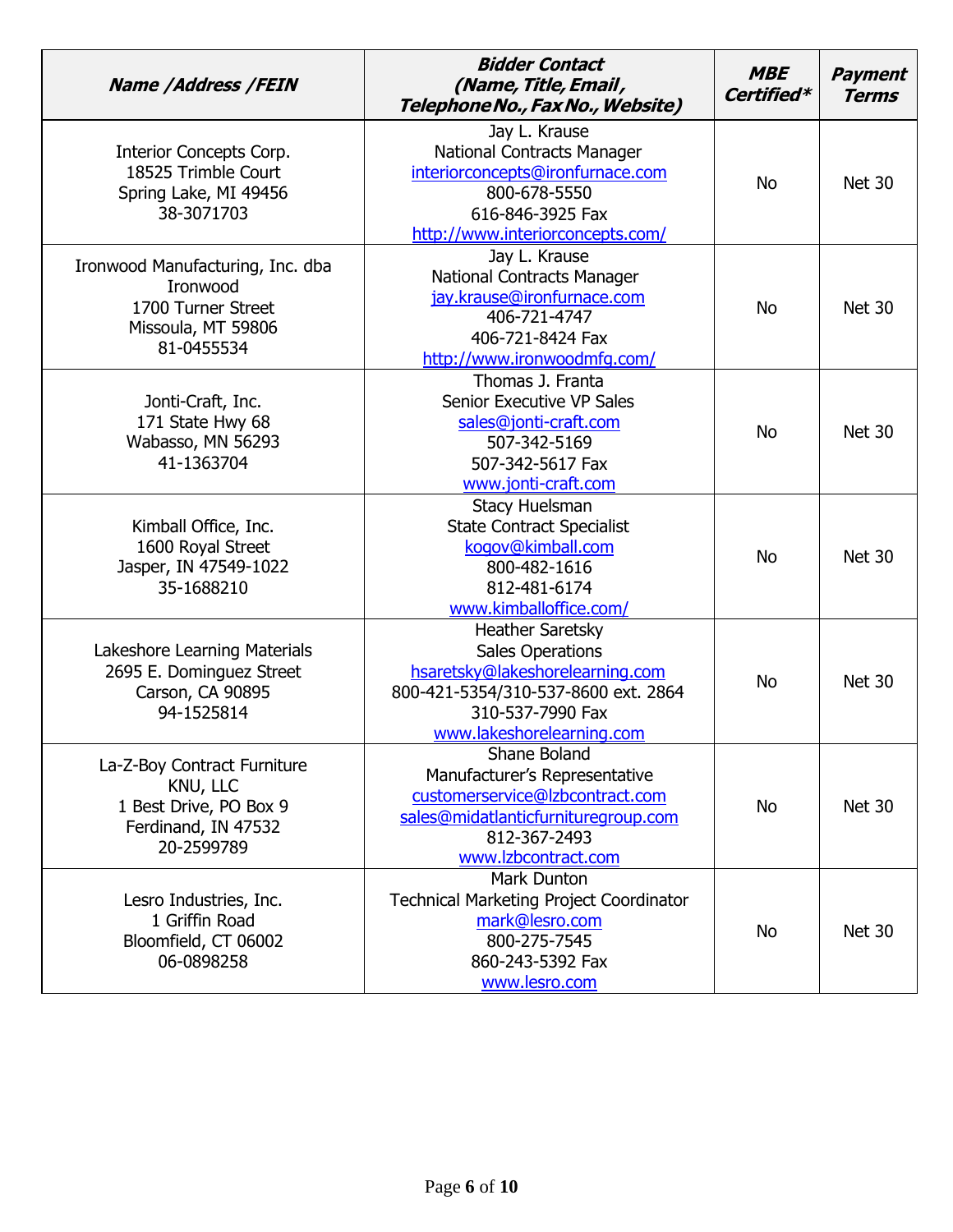| <b>Name /Address /FEIN</b>                                                                                                           | <b>Bidder Contact</b><br>(Name, Title, Email,<br>Telephone No., Fax No., Website)                                                                                      | <b>MBE</b><br>Certified* | <b>Payment</b><br><b>Terms</b> |
|--------------------------------------------------------------------------------------------------------------------------------------|------------------------------------------------------------------------------------------------------------------------------------------------------------------------|--------------------------|--------------------------------|
| Liberty Systems, Inc.<br>1313 Roth Avenue<br>Allentown, PA 18102<br>52-1764789                                                       | James L. Malise<br><b>Vice President</b><br>kmiller@libertysystemsinc.com<br>800-487-6421<br>800-821-4996 Fax<br>www.libertysystemsinc.com                             | <b>No</b>                | <b>Net 30</b>                  |
| Library Interiors, Inc.<br>45 Beaverson Blvd., Ste. 2C<br>Brick, NJ 08723<br>45959 Clarks Road<br>California, MD 20619<br>22-2589756 | Paula Altman<br>Library Consultant<br>paltman@libraryinteriorsinc.com<br>732-262-8600 / 301-461-3528<br>732-262-8601 / 866-850-4814 Fax<br>www.libraryinteriorsinc.com | <b>No</b>                | <b>Net 30</b>                  |
| The Marvel Group, Inc. dba Marvel<br>3843 West 43rd Street<br>Chicago, IL 60632-3520<br>06-1706435                                   | Leah Del Nagro<br>delnagrol@marvelgroup.com<br>773-843-7550<br>773-843-2959 Fax<br>http://www.marvelgroup.com/                                                         | <b>No</b>                | <b>Net 30</b>                  |
| <b>Maryland Correctional Enterprises</b><br>7275 Waterloo Road<br>Jessup, MD 20794<br>52-6002033                                     | <b>Todd Deak</b><br>Director of Sales<br>todd.deak@maryland.gov<br>410-540-5409<br>410-540-5569 Fax<br>www.mce.md.gov                                                  | <b>No</b>                | <b>Net 30</b>                  |
| Maxon Furniture, Inc.<br>200 Oak Street<br>Muscatine, IA 52761<br>42-1295118                                                         | Abe Soria<br>Government Sales Manager<br>soriaa@maxonmail.com<br>800-876-4274<br>800-257-2635 Fax<br>http://www.maxonfurniture.com/                                    | <b>No</b>                | <b>Net 30</b>                  |
| Mayline Company, LLC<br>619 North Commerce<br>Sheboygan, WI 53081<br>39-1979690                                                      | see Safco Products Co. dba Mayline                                                                                                                                     |                          |                                |
| MDM Office Systems, Inc. dba<br><b>Standard Office Supply</b><br>6411 Ivy Lane, Suite 700<br>Greenbelt, MD 20770<br>52-1360724       | <b>Milton Morris</b><br>miltonmorris@mdmstandard.com<br>Inaylor@mdmstandard.com<br>301-559-7100<br>301-486-7520 Fax<br>www.standardofficesupply.com                    | Yes                      | <b>Net 30</b>                  |
| Melos, Inc.<br>PO Box 9030<br>Hampton, VA 23670-0030<br>56-1788384                                                                   | Jason A. Green<br>President<br>Jason@melosinc.com<br>757-224-9441<br>757-299-8282 Fax<br>http://www.melosinc.com                                                       | <b>No</b>                | <b>Net 30</b>                  |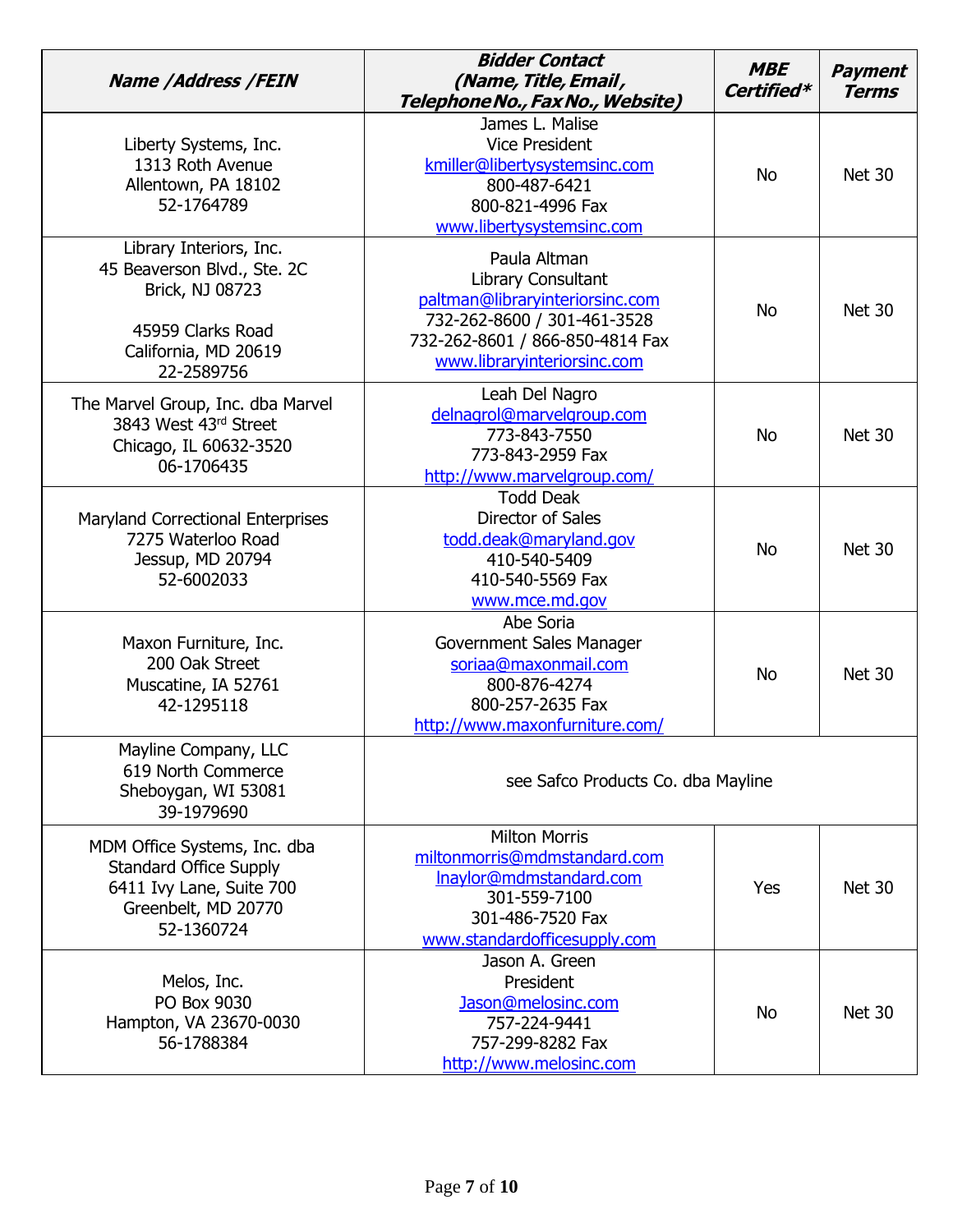|                                  | <b>Bidder Contact (Name,</b>               | <b>MBE</b>       | Paym       |
|----------------------------------|--------------------------------------------|------------------|------------|
| <b>Name /Address /FEIN</b>       | Title, Email,                              | <b>Certified</b> | Teri       |
|                                  | Telephone No., Fax No., Website)           |                  |            |
|                                  | Chris Hayden                               |                  |            |
| MOI, Inc.                        | <b>Executive Assistant</b>                 |                  |            |
| 2923 Lord Baltimore Drive        | chayden@moii.com                           | <b>No</b>        |            |
| Baltimore, MD 21244              | 410-265-5600                               |                  | Net        |
| 52-1285474                       | 410-265-5699 Fax                           |                  |            |
|                                  | http://www.moii.com/                       |                  |            |
|                                  | Leanna Bechtel Federal                     |                  |            |
| <b>National Office Furniture</b> | Programs Manager                           |                  |            |
| 1205 Kimball Blvd                | leanna.bechtel@nationalofficefurniture.com |                  |            |
| Jasper, IN 47549                 | Phone: 800-482-1717                        | <b>No</b>        | Net        |
| 63-0577594                       | 800-482-8800 Fax                           |                  |            |
|                                  | http://www.nationalofficefurniture.com     |                  |            |
|                                  | Suzanne C. Lechman                         |                  |            |
| Nova Solutions, Inc.             | <b>Contract Administrator</b>              |                  |            |
| 421 West Industrial Ave          | slechman@novasolutionsinc.com              |                  |            |
| Effingham, IL 62401              | 217-342-7070                               | <b>No</b>        | <b>Net</b> |
| 37-1343933                       | 217-342-7006 Fax                           |                  |            |
|                                  | www.novadesk.com                           |                  |            |
|                                  | Frank Palmieri Executive                   |                  |            |
| Palmieri Furniture               | <b>Vice President</b>                      |                  | Net        |
| 1230 Reid Street                 | fpalmieri@palmierifurniture.com            |                  |            |
| Richmond Hill, Ontario           | 800-413-4440                               | <b>No</b>        |            |
| Canada L4B1C4                    | 905-731-9878 Fax                           |                  |            |
| 104055066                        | www.palmierifurniture.com                  |                  |            |
|                                  | Jay L. Krause National                     |                  |            |
| Paragon Furniture, Inc.          | <b>Contracts Manager</b>                   |                  |            |
| 2224 E Randol Mill Road          | paragon@ironfurnace.com                    |                  |            |
| Arlington, TX 76011              | 817-633-3242                               | <b>No</b>        | <b>Net</b> |
| 75-1986305                       | 817-633-2733 Fax                           |                  |            |
|                                  | http://www.paragoninc.com/                 |                  |            |
|                                  | <b>Brent Matthews Senior</b>               |                  |            |
| Price Modern, LLC                | <b>Vice President</b>                      |                  |            |
| 2604 Sisson Street               | Brent.matthews@pricemodern.com             |                  | Net        |
| Baltimore, MD 21211              | 410-366-5500                               | <b>No</b>        |            |
| 30-0028117                       | 410-235-8382 Fax                           |                  |            |
|                                  | www.pricemodern.com/                       |                  |            |
|                                  | John "Skip" Summerville                    |                  |            |
| Regency Seating, Inc.            | President                                  |                  |            |
| 2375 Romig Road                  | skip@regencyof.com 330-                    |                  |            |
| Akron, OH 44320                  | 848-3200                                   | <b>No</b>        | Net        |
| 56-2364796                       | 330-848-6260 Fax                           |                  |            |
|                                  | www.regencyof.com                          |                  |            |
|                                  | Shane Boland                               |                  |            |
| <b>RFM Seating</b>               | Manufacturer's Rep                         |                  |            |
| 619 SW Wood Street               | customerservice@rfmseating.com             | <b>No</b>        | <b>Net</b> |
| Hillsboro, OR 97123              | 800-447-5542                               |                  |            |
|                                  | www.rfmseating.com                         |                  |            |
|                                  |                                            |                  |            |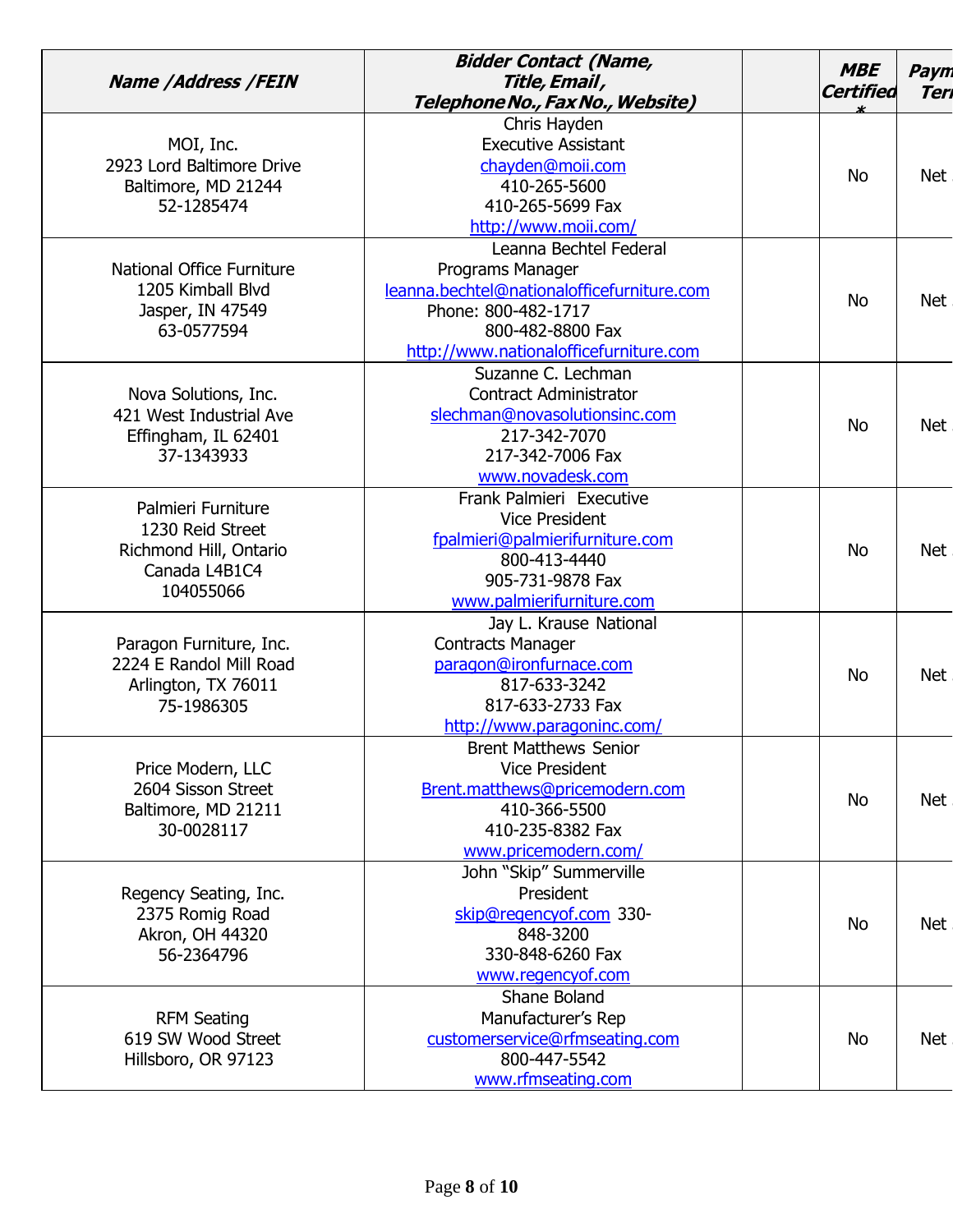| <b>Name /Address /FEIN</b>                                                                                          | <b>Bidder Contact</b><br>(Name, Title, Email,<br>Telephone No., Fax No., Website)                                                                                                                                             | <b>MBE</b><br>Certified* | <b>Payment</b><br><b>Terms</b> |
|---------------------------------------------------------------------------------------------------------------------|-------------------------------------------------------------------------------------------------------------------------------------------------------------------------------------------------------------------------------|--------------------------|--------------------------------|
| Rudolph's Office & Computer Supply,<br>Inc.<br>6610 Amberton Drive<br>Suite 400<br>Elkridge, MD 21075               | <b>Matthew Fournier</b><br><b>Furniture Support Specialist</b><br>mfournier@rudolphsupply.com<br>410-931-4150 ext. 1218<br>410-931-4158 Fax<br>www.rudolphsupply.com                                                          | Yes                      | <b>Net 30</b>                  |
| Safco Products Co. dba Mayline<br>5600 North Highway 169<br>New Hope, MN 55428<br>41-0911459                        | <b>Yvonne Moore</b><br>Supervisor, State / Local Contracts<br>yvonnemoore@safcoproducts.com<br>920-457-0222 ext. 316<br>920-457-7388 Fax<br>www.mayline.com/                                                                  | <b>No</b>                | <b>Net 30</b>                  |
| School Specialty, Inc.<br>100 Paragon Parkway<br>Mansfield, OH 44903<br>39-0971239                                  | <b>Leonard Adkins</b><br>leonard.adkins@schooolspecialty.com<br>419-589-1900 / 888-388-3224 ext. 1656<br>419-589-1449 / 800-818-5537 Fax<br>www.schoolspecialty.com                                                           | <b>No</b>                | <b>Net 30</b>                  |
| Shuttle System, LLC dba<br><b>Navetta</b><br>11340 Montgomery Road, Suite 205<br>Cincinnati, OH 45249<br>26-1573268 | Jay L. Krause<br><b>National Contracts Manager</b><br>shuttle@ironfurnace.com<br>513-489-3727<br>513-489-7539 Fax<br>http://www.shuttlefurniture.com/                                                                         | <b>No</b>                | Net 30                         |
| Sommer Metalcraft Corp. dba<br>Library Bureau Steel<br>315 Poston Drive<br>Crawfordsville, IN 47933<br>35-0820739   | A.A. "Fred" Catania, Co-Owner<br>Elizabeth Soudan, Library Project Manager<br>fredcatania@librarybureausteel.com<br>elizabeth.soudan@librarybureausteel.com<br>856-696-5700<br>765-359-4202 Fax<br>www.librarybureausteel.com | <b>No</b>                | Net 30                         |
| Source International<br>545 Hartford Turnpike<br>Shrewsbury, MA 01545<br>04-2752053                                 | <b>Bethany Parks</b><br><b>National Sales Manager</b><br>bparks@sourceinternationaldesign.com<br>800-722-0474<br>508-842-1838 Fax<br>www.sourceinternationaldesign.com                                                        | <b>No</b>                | <b>Net 30</b>                  |
| Steelcase, Inc.<br>901 44th Street, S.E.<br>Grand Rapids, MI 49508<br>380819050                                     | Janet Davis<br>jdavis3@steelcase.com<br>703--946-4252<br>518-439-6074 Fax<br>www.steelcase.com                                                                                                                                | No                       | <b>Net 30</b>                  |
| StorageLogic of Maryland, Inc.<br>47 Loveton Circle, Suite Q<br>Sparks, MD 21152<br>26-1555596                      | Dave Long<br>Treasurer<br>dlong@storagelogicinc.com<br>410-472-0824<br>410-472-0827 Fax<br>www.storagelogicinc.com                                                                                                            | <b>No</b>                | Net 30                         |